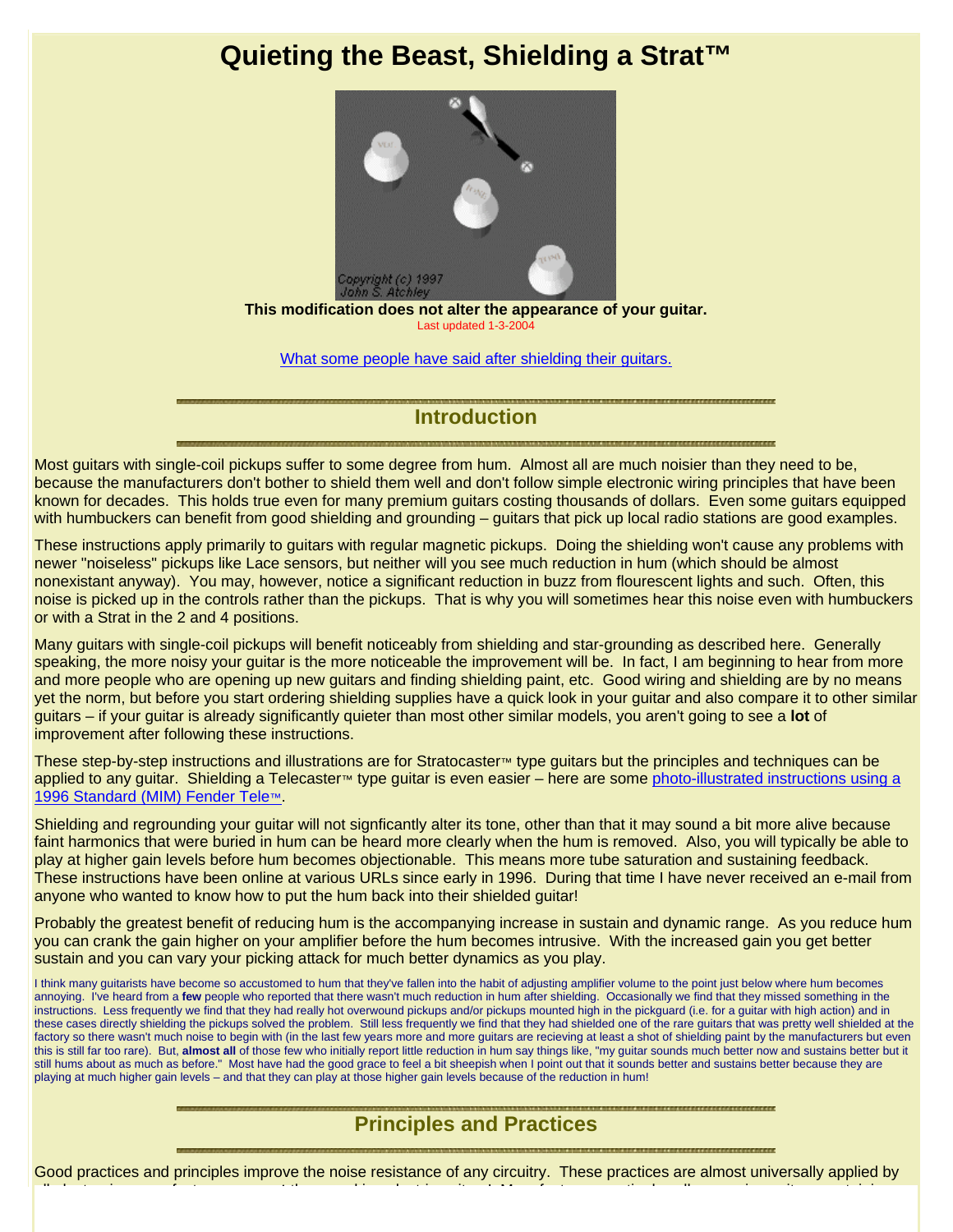all electronics manufacturers **except** those making electric guitars! Manufacturers routinely sell expensive guitars containing wiring that a manufacturer of \$25 cassette players would never tolerate.

The practices and principles almost universally ignored by electric guitar makers are simple and have been known and practiced by manufacturers of other electronic items for decades:

- Shield components that are susceptible to noise especially long wire runs, coils of wire, and high impedance circuit paths.
- Avoid ground loops.

That doesn't sound too difficult, does it? It's not. These instructions will show you how to apply the simple principles above to reduce hum and vastly increase immunity from high-frequency interference as well. Though the before and after schematics look very similar, in reality quite a few ground wires have to be moved to correct the wiring practices that contribute to noise. These non-artist's renderings show the differences between the stock factory wiring and the properly shielded and grounded circuit much more clearly.

### **Skills Needed**

You will have to do some soldering, if you've never soldered I recommend that you get a pamphlet on the subject and practice on scraps of wire and such before working on your axe. You also need the ability to follow written instructions and the patience not to rush through the modification haphazardly. Beyond that, if you've learned to play guitar then you should have the manual dexterity to follow these instructions. I suggest that you print this page, **read it through several times**, and then check off each step as you complete it. (Note that these instructions assume a Stratocaster guitar -- modify as needed for other types.)

### **Tools Needed**

All of the following are available at Radio Shack stores. Many hardware stores will also carry these tools and possibly at better prices.

- Soldering iron (an inexpensive 30-watt pencil is fine). Note that I've intentionally developed instructions that avoid having to solder any wires to the shells of potentiometers. Many people have difficulty making good connections to pot shells without damaging the pot or other components. If you must ignore my advice and solder directly to a pot shell, you will need a larger iron or a soldering gun.
- Desoldering pump or bulb.
- Wire cutters and strippers.
- Sharp hobby knife or single-edge razor blades.
- Small crescent wrench or hollow-shaft nutdriver that fits the mounting nuts on your control pots.
- Screwdrivers that fit the pickup mounting screws and pickguard and jackplate mounting screws.
- Heat qun (optional). Very nice for shrinking heat-shrink tubing very cleanly for a professional appearance however, don't go out and buy one unless you plan on doing a **lot** of wiring.

# **Materials Needed**

- Resin-core electrical solder. Paste flux is also nice to have around for that occasional component lead that just won't take solder.
- Desoldering braid.
- About 1' of "audio" cable which has two insulated conductors inside a single shield.
- A few feet of insulated 20 or 22 guage wire (you can use the inner conductors from the audio cable mentioned above).
- Masking tape and a pen that will write on masking tape.
- Two large uninsulated ring terminals that will fit over the mounting shaft of the pots on your guitar.
- Heavy duty aluminum foil (available at any grocery store). One reader reports he found a suitable copper foil at a craft store (Michael's) for about \$8.00. The aluminum foil is used on the back of the pickguard and **may** be used to shield the body cavity. If you use one of the other options to shield the body cavity, **and** your pickguard is already completely covered with metal foil on the back, you don't need this.
- Craft spray trim adhesive. I usually use 3M but one reader reports that he got great results using Elmer's Spray Adhesive at about 1/3 the price of 3M. This is used to attach the aluminum foil to the back of the pickguard and **may** be used to attach aluminum or copper foil in the body cavity.
- Electrical insulating tape (also nice to have some heat-shrink tubing but not critical).
- Either a small bottle of rubber cement **or** thin conductive copper self-stick tape **or** non-ferrous conductive paint. You can also use spray trim adhesive on aluminum foil to make a "poor man's aluminum tape." Finally, most hardware

t l i t d i li d t k Th t t ill k b t h t b th t th i l t i l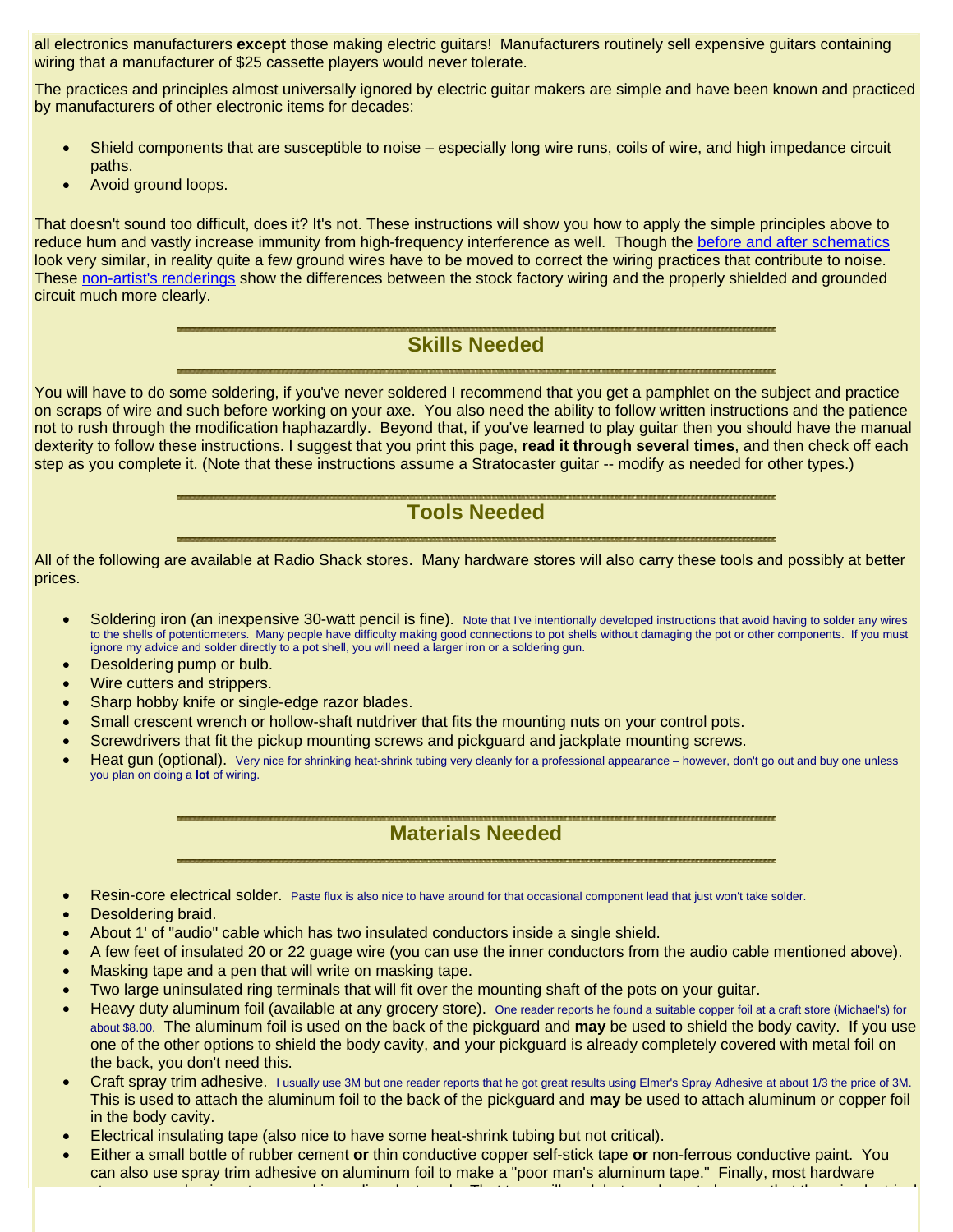stores carry aluminum tape used in sealing duct work. That tape will work but you have to be sure that there is electrical contact between the inidividual pieces of tape. **(NOTE! We're talking about the shiny real-aluminum tape here. Do NOT use aluminized cloth "duct tape" -- it is NOT conductive and is useless as a shield).** NOTE: Some copper foil tape has a non-conductive adhesive which means you need to tack-solder the pieces together (or fold over the edges and stick them down with tape or thumbtacks) to electrically connect the various pieces. I have found a source of copper tape with **conductive** adhesive intended specifically for shielding. Allied Electronics (800-433-4700) part number 708-8092 (cat# 956) is copper tape with conductive adhesive -- 1/2" wide by 36 yards (enough for several guitars) -- and quite expensive (\$64.59). If you use this kind of tape, you don't need to fold over the edges, but you do need to do a 50% overlap. Which method is "best?"

- o For ease of use (easiest to hardest):
	- 1. Conductive paint
	- 2. Copper tape with conductive adhesive
	- 3. Copper tape with non-conductive adhesive
	- 4. Aluminum tape with non-conductive adhesive
	- 5. Foil and glue
- o For most effective shielding (though in most cases you probably won't be able to hear any difference between the first three):
	- 1. Copper tape
	- 2. Foil and glue
	- 3. Several coats of good conductive paint
	- 4. A skimpy coat of conductive paint
- o For cost effectiveness (least to most expensive):
	- 1. Foil and glue (this is what I've used on many of my own guitars)
	- 2. Conductive paint or plain copper tape
	- 3. Copper tape with conductive adhesive
- If you have hot "overwound" single coil pickups (Texas Specials, for example) you may **optionally** want to get some

copper tape and **carefully** shield the coils of the pickups themselves following these instructions.

• An 0.33uf, 400V metal film capacitor. Note, this is a change (10/06/1998) from the 1uf capacitor previously recommended. This capacitor was originally placed to prevent DC shocks from defective tube amplifiers. I hadn't given much thought to blocking AC because I always check wiring recepticals and so on. A recent discussion on the REC.MUSIC.MAKERS.GUITAR newsgroup brought it to my attention that many others **don't** and that some gigging musicians simply can't check/control wiring. This new value will provide **some** protection from the dreaded PA-and-Amp-on-different-polarities problem while providing much better noise performance than the parallel combination of a tiny capacitor and resistor recommended by some. This will limit current on a 120V, 60hz system to a maximum of about 30ma – certainly enough to get your attention but less likely to be lethal for most people. Even so, if you gig a lot and don't have control over the wiring – play it safe by either deleting the string (bridge) ground connection entirely or by using the tiny capacitor and parallel resistor method to isolate the strings. See the very important article on electrical shock.

These materials are available from any number of suppliers. Also, some suppliers are now making custom items such as precut shielding foil for pickguards and what have you. Bill Horner, a regular denizen of the forums, has put together a pdf document listing some sources for these supplies. Thanks Bill!

### **One Step at a Time**

New - 10-19-2002 I haven't shielded any Strats since I got my digital camera, but a guy name of Frank was kind enough to take some pictures and send them to me when he shielded his Squier recently. Here are a few of the best pictures along with my commentary.

Check each step off as you complete it. **Remember** read through all of these steps several times to fix the "big picture" in your mind before you pick up any tools!

- 1. Remove the plate that holds the input jack. Draw yourself a little sketch of where the wires are attached, double check the picture, and then desolder the wires from the jack.
- 2. Remove the entire pickguard assembly. Cut the small wire that runs through the body to the tremelo (vibrato) approximately in the middle.
- 3. Carefully pull the wires that went to the output jack through the channel in the body. You should now be able to lift the pickguard assembly completely away from the body. There should be nothing tieing the pickguard assembly to the body at all.
- 4. Draw (and double-check) a **complete** diagram of the wiring of all the components on the pickguard. New 10-19-2002 If you have a digital camera, take a **lot** of photos of the circuit from every conceivable angle. This is your ticket to restore your guitar to original condition in case of difficulty. There are minor variations in wiring from model to model so e-mailing me something like "help, where does this wire go" is probably not an option!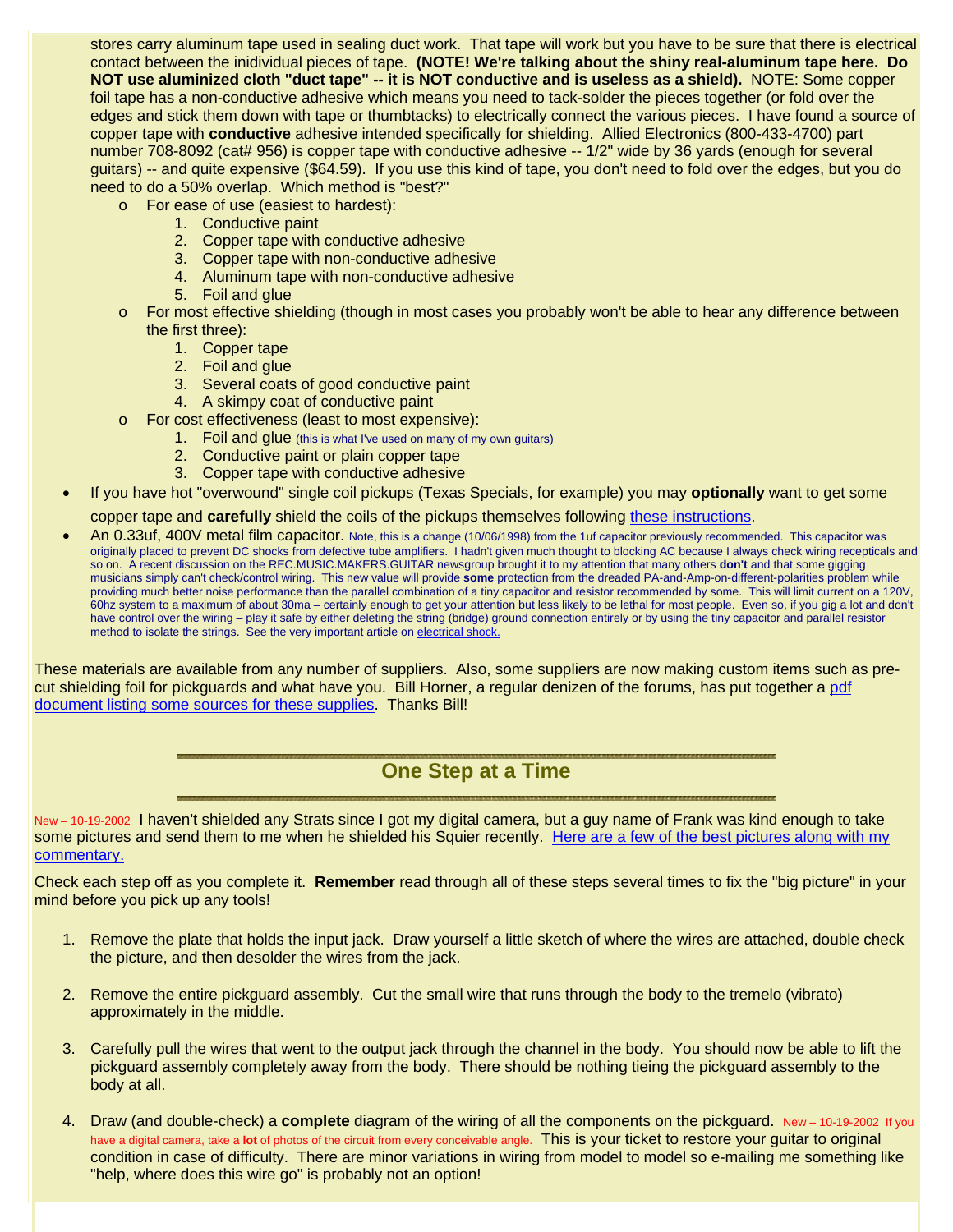- 5. Some factory pickguards have a skimpy patch of foil on the back under the controls. Other pickguards have foil covering the entire back of the pickguard. If yours does **not** have foil covering the entire back of the pickguard:
	- o Remove all the controls and pickups from the pickguard. You don't need to disconnect any wires, just mark the pot shells to indicate where each control was, mark the back of each pickup to indicate its position, remove the knobs from the pots and switches, remove the mounting nuts from the pots and the mounting screws from the switches and pickups, and pull the entire assembly away from the pickguard.
	- o Lay the pickguard face down on a sheet of newspaper.
	- $\circ$  Spray the back of the pickguard with a light coat of 3M spray trim adhesive. Let the adhesive dry until it is tacky.
	- o Move the pickguard to a fresh sheet of paper. Lay a piece of heavy-duty aluminum foil over the back of the pickguard and, working from the center outward, press it flat to the pickguard -- carefully working out creases and bubbles.
	- o Using a razor blade or sharp hobby knife trim the excess foil around the pickguard and from within the cutouts. Be careful as it is very easy to damage the pickguard especially around the bevelled edges. New – 10-19-2002 Note, after doing a few of these I've discovered that the easiest way to trim the foil without damaging the pickguard and without leaving bits of foil to show from the front is to work from the back of the pickguard, actually trimming the foil 1/16 to 1/8 of an inch in from the edge. Then, take a rag and rub the exposed adhesive along the thin bands at the edges, if not removing the adhesive, at least "dirtying" it enough that it won't stick the pickguard to the guitar body permanently when you reassemble the guitar.
	- o Reinstall the pickups and control assembly.
- 6. Pull the loose end of the tremelo ground wire (the wire you cut when you removed the pickguard) through the body into the tremelo cavity on the back.
- 7. Clean all of the sawdust, dirt, and polishing compound residue out of the pickup and control body cavities.
- 8. Shield the pickup and control cavities using one of the three methods outlined below. Regardless of the method used, **the shielding must carry onto the face of the guitar particularly at the points where the pickguard mounting screws enter the body. Be careful though to apply shielding only where it will be covered and hidden by the pickguard.** Use one of these methods:
	- $\circ$  Conductive paint paint the entire body cavity with several coats. Not all conductive paints are really suitable. You want a paint that is non-ferrous (aluminum or copper) and that has a very high metal content (good conductivity). Some paints sold as "shielding paint" are carbon based – carbon based shielding paints are not as effective against hum (they do a good job of blocking radio interference, though). Frankly, I've pretty much given up on paint the last couple of years – the really good stuff is very expensive and difficult to find and the aluminum foil method described below is both inexpensive and extremely effective.
	- $\circ$  Aluminum foil use rubber cement or spray adhesive to make the foil stick to the body. If using rubber cement, coat the inside of the body cavity and let the cement dry to tackiness before pressing the foil to it. If using spray adhesive, spray it on the aluminum and allow it to dry to tackiness, making a sort of "poor man's aluminum tape." Cover the bottom of the cavity first, then use strips an inch or so wide that overlap the bottom foil and run up and roll over to the face of the guitar. Rubber cement or spray adhesive is non-conductive, and we want the shield to be electrically continuous, so tape the overlapped end of each strip down to the foil on the bottom of the cavity with electrical tape.
	- o Copper tape use much like the aluminum foil, but you don't need rubber cement. Since the adhesive on the tape is not conductive, tack solder the pieces together. (If you are using copper shielding tape that has conductive adhesive then soldering is not necessary.)
	- o Aluminum tape use much like the aluminum foil, but you don't need rubber cement or spray adhesive. Since the adhesive on the tape is not conductive, fold the bottom end of each strip over and tape it down to the copper tape in the bottom of the cavity.
- 9. Poke a hole through the shielding (if you used foil or tape) and push the tremelo ground wire back through.
- 10. Strip 1/4" of insulation from the end of the wire and attach a small ring terminal.
- 11. Attach the ground wire to the body cavity shielding using one of the following methods:
	- o If you used foil or tape to shield the body cavity simply use a wood screw and washer to screw the small ring terminal to the bottom of the bridge pickup cavity, ensuring that the ring terminal is in tight contact with the shielding foil or tape.
	- $\circ$  If you used paint, cut a small (about 1/2" by 2") strip of brass, copper, or aluminum sheet (available at hobby and craft stores). Use two screws to attach the sheet to the bottom of the bridge pickup cavity, using one of the screws to also hold the ring terminal.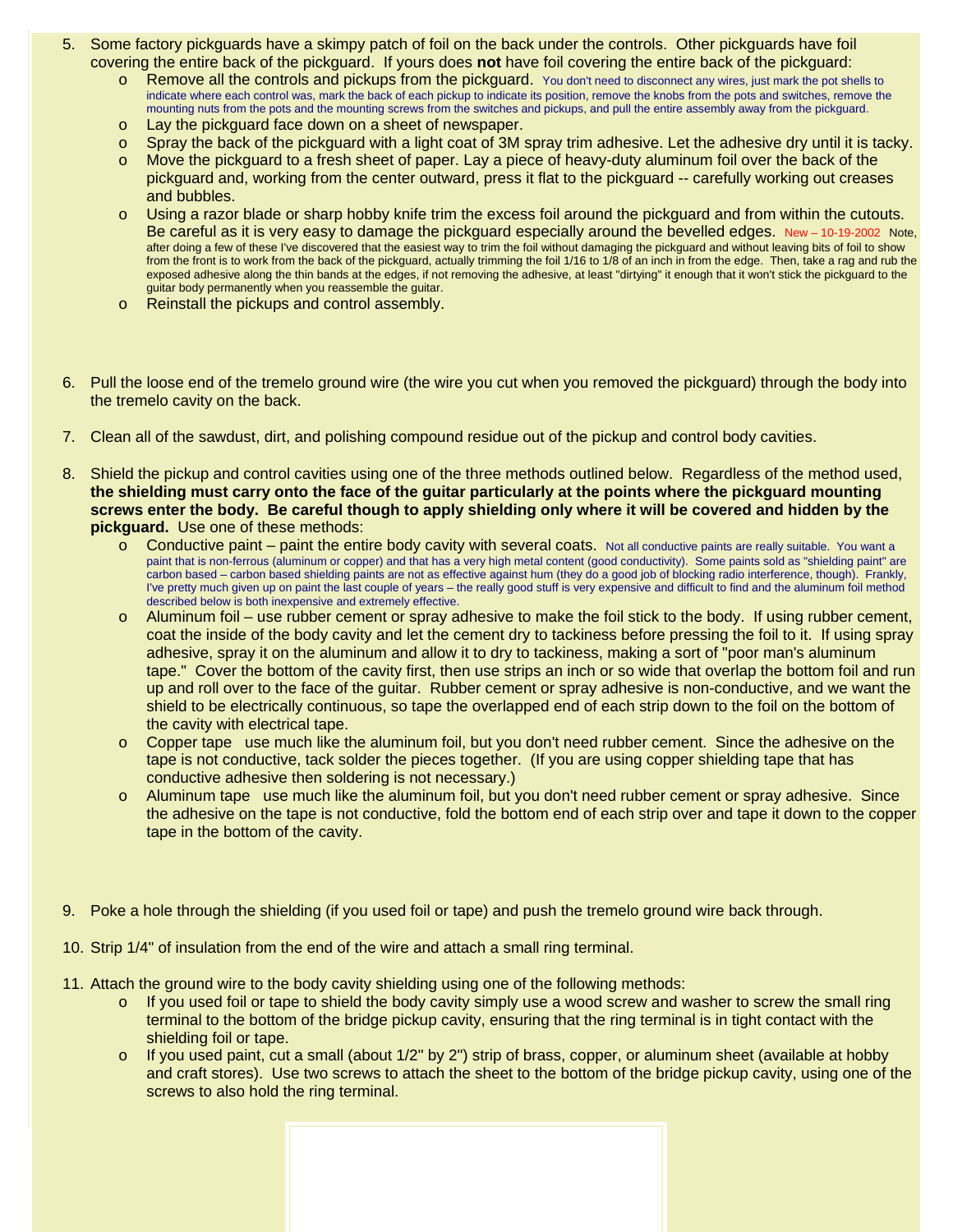

- o The sheet metal spreads the contact area for a good connection to the shielding paint.
- 12.
- 13. If you used foil or tape to shield the body locate the channel where the wires going to the output jack passed through the body and poke a hole in the shielding there.
- 14. Crimp **and** solder one lead of the .33uf, 400V capacitor to a large ring connector (see figure 2a and 2b).



#### 15.

16. Crimp **and** solder the other lead of the .33uf, 400V capacitor to a large or medium ring connector (see figure 2c and 2d). This terminal is where we will attach all **signal** ground wires for "star" grounding.



#### 17.

18. Now is a good time to fit the capacitor. Find a good place for it in the crowded control cavity, then attach it by removing one of the pots, slipping the large ring terminal over the threaded pot mounting shaft, and reinstalling the pot. You can attach it to any of the pots – select the one that allows the capacitor to fit most neatly into the control area without interfering with other components.

> NOTE! Some guitars have a very tight channel for the jack leads and there simply isn't room for the braid+2 cable described in the next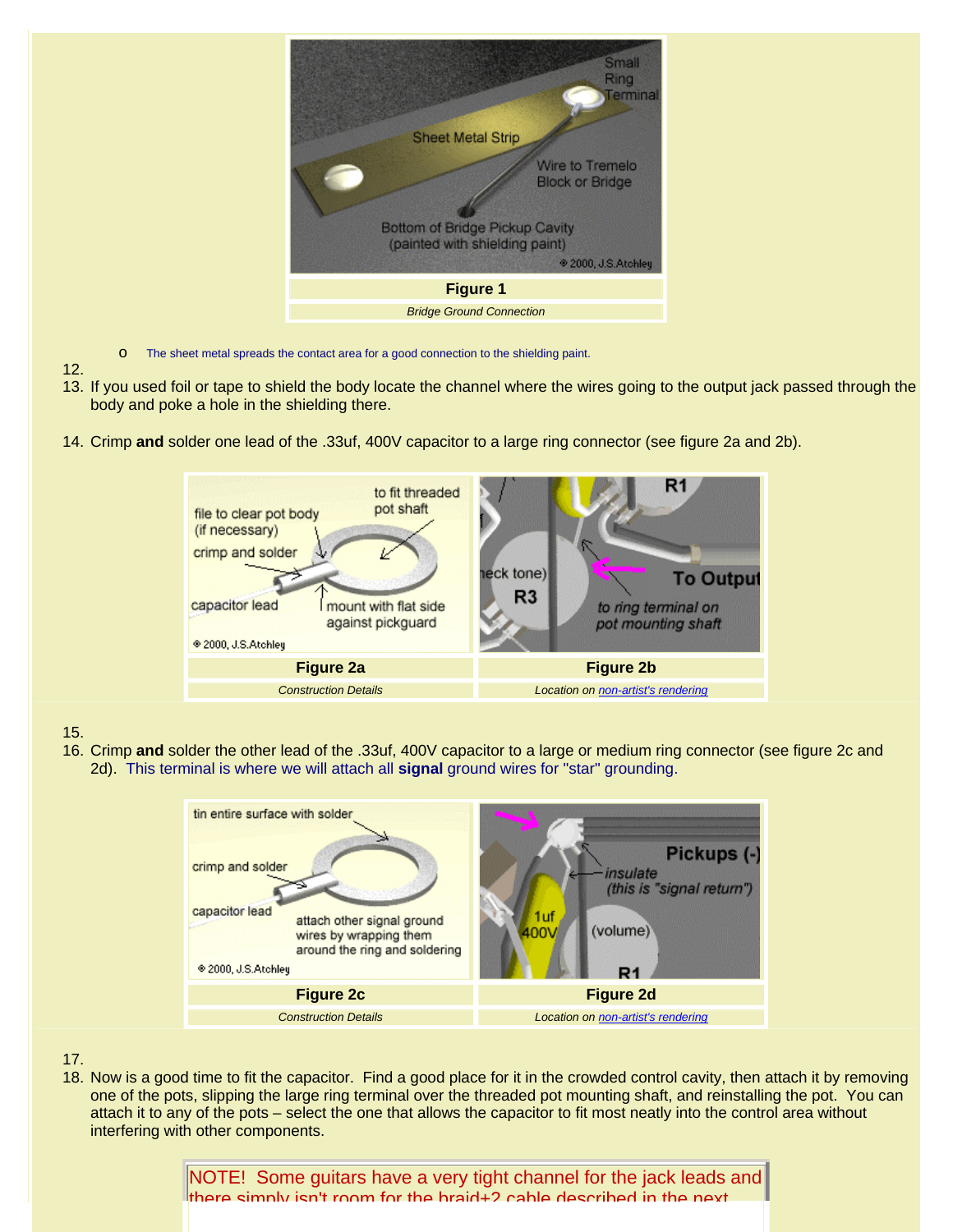there simply isn't room for the braid+2 cable described in the next step. Check the fit on your guitar. If the braid+2 cable will not fit, either drill the channel out or use the original unshielded wire leads to the jack (but reattach them as described in the next step for the negative and positive inner conductors).

#### 19.

20. Prepare a two-foot piece of twin-conductor shielded (two conductors **plus** shield) audio cable as follows:

- o Strip about three-quarters of an inch of outer insulation off one end. Cut away and discard the shield braid from this same area.
- o Strip about 1/4" of insulation off the end of each inner conductor. Twist the exposed wire strands and tin them with solder.
- o Remove the wire that originally went to the negative (ground) side of the output jack. In figure 3a this wire is outlined in violent violet. Figure 3a shows typical Fender™ wiring. The dotted violet lines show another common attachment point for this wire.



- o Remove the wire connecting the low terminal of the pot to shield ground. This wire is outlined in yellow in figure 3a above. Note, sometimes this wire is implemented simply by bending the negative terminal of the pot back against the shell and soldering it there. In that case you "remove" the wire by desoldering the terminal and bending it back to its normal location. Remove solder from the hole in the pot terminal, so you can put a wire through the hole later.
- o Remove the wire that originally went to the positive ("hot") side of the output jack. In figure 3b this wire is outlined in violet. This attachment (to the wiper terminal of the volume pot) is the most common but some manufacturers may differ. Remove solder from the hole in the pot terminal, so you can put a wire through the hole later.



- o Solder the inner conductor that you will later attach to the positive ("hot") terminal of the output jack to the wiper terminal of the volume pot as shown (yellow highlight) in figure 3c.
- o Attach the other inner conductor **and a short piece of #20 or #22 wire** to the low terminal of the volume pot as shown (violet highlight) in figure 3c. Once both wires are mechanically attached to the terminal, solder the connection.
- o Attach the remaining end of the short piece of #20 or #22 wire to the ring terminal attached to the capacitor as shown (cyan highlight) in figure 3c.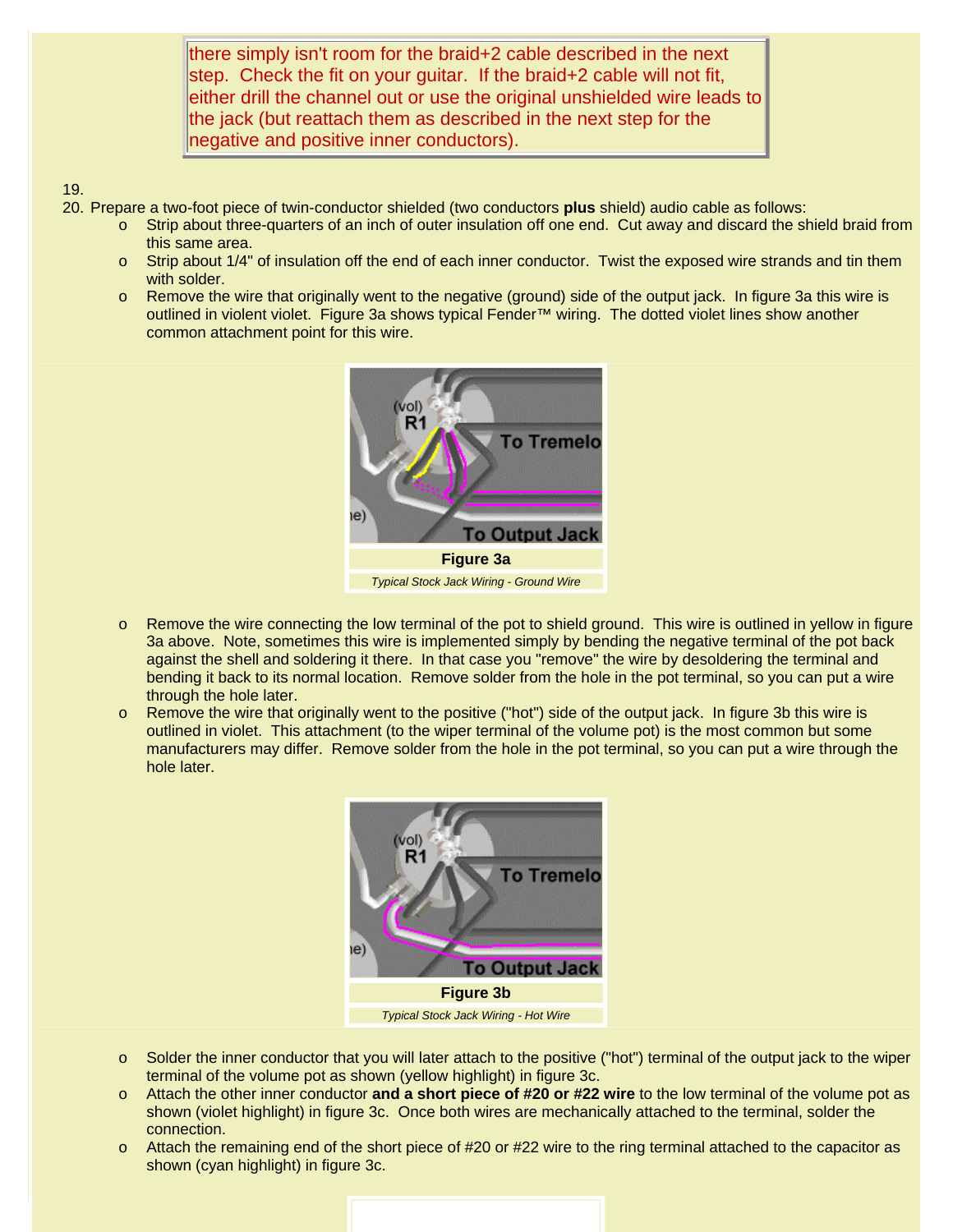

### 21.

22. Remove any wires which are soldered from the shell of one pot or switch to the shell of another. **These wires are ground loops** because the bodies of the controls are also electrically connected through the foil on the back of the pickguard. Figure 4 shows typical ground loops in stock Fender wiring. Most guitars from other manufacturers are similar.



#### 23.

- 24. Remove any wire which runs from a control (pot or switch) terminal to a control body. In it's place, run a #20 or #22 insulated wire from the control terminal to the ring terminal on the capacitor (i.e. to signal ground). Don't forget "wires" that were made by bending a terminal back against a body as described above.
- 25. Remove the wire that originally went to the tremelo or bridge. This is the wire that you cut when removing the pickguard. The other half of this wire now runs from the tremelo or bridge to the shielding at the bottom of the bridge pickup cavity. We no longer need a direct connection to the control assembly because the foil shielding on the back of the pickguard is going to make contact with the shielding material that we carried from the body cavities onto the face of the body at the pickguard mounting screw locations.
- 26. The negative leads from the pickups are probably soldered to a pot shell as shown in figure 5a. Move these wires to the signal return ring terminal as shown in figure 5b.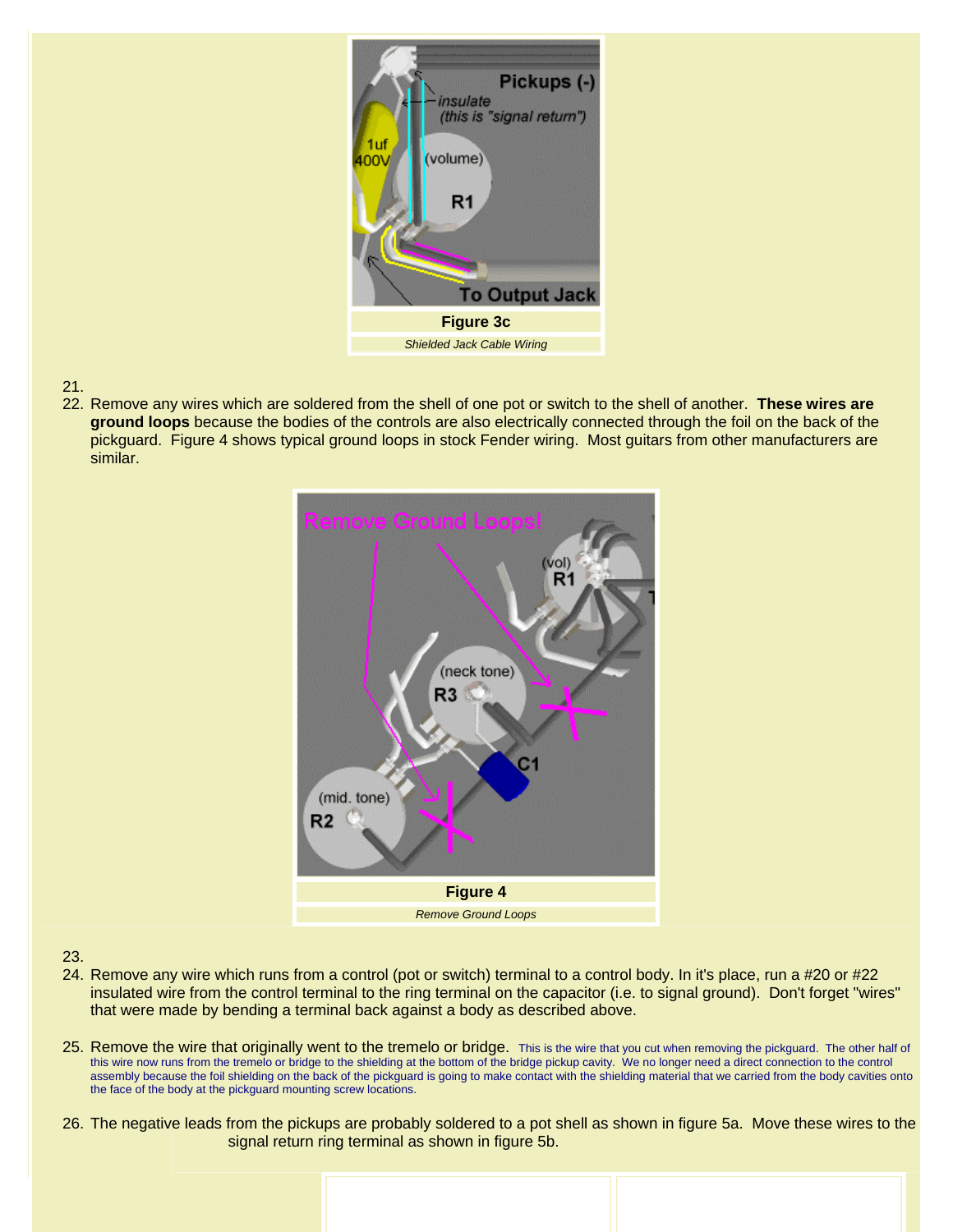

- 27. Many stock Stratocasters have simple unshielded pickup leads as illustrated here. Others have a shielded lead that has a single conductor (the "hot" side) and a braid that serves as both a shield and the negative lead of the pickup. Some premium and aftermarket pickups have multi-conductor cables with a separate shield that does not carry a signal at all. For unshielded twin wires move the negative side to the signal return ring as shown. Move braided shields that also carry the audio signal to the signal return ring, too. For pickups which have a separate non-signal-carrying shield braid (hint, there must be at **least** two wires besides the braid), move the negative lead to the signal return ring **but leave the non-signal-carrying shield soldered to the pot shell or other shieldground point**.
- 28. Insulate the signal return ring connector and **any** wires or control terminals that might touch the inside of the body when the pickguard is installed. Remember, the body cavity shielding is now our "chassis" ground and we don't want **any part** of the circuit to touch it, not even those parts of the circuit that are at signal ground.
- 29. Feed the loose end of the new output jack cable through the channel to the jack cavity.
- 30. Reinstall the pickguard, gently pulling the excess output jack cable through the channel in the body.
- 31. Cut the output jack cable so that there is just enough slack to easily reach the output jack plate when it is removed.
- 32. Strip back about 1" of outer insulation from the jack cable. Separate the braid from the inner conductors.
- 33. Strip about 1/4" of insulation from each of the inner conductors.
- 34. On the inner conductor that is the positive lead, twist the strands of wire together and tin with solder.
- 35. Twist the shield braid and the strands of the inner conductor that is the negative lead together and tin with solder.
- 36. Solder the leads to the appropriate terminals of the output jack. Figure 6 shows a typical jack mounted on the jack plate, terminal locations may vary slightly but you can usually see which is connected to the "feeler" that touches the tip of the plug – that contact is the "hot" contact.



 $\mathbf{39}$  G i l h b d t h b d t h b d t h b d t h b d t h b d t h b  $\mathbf{39}$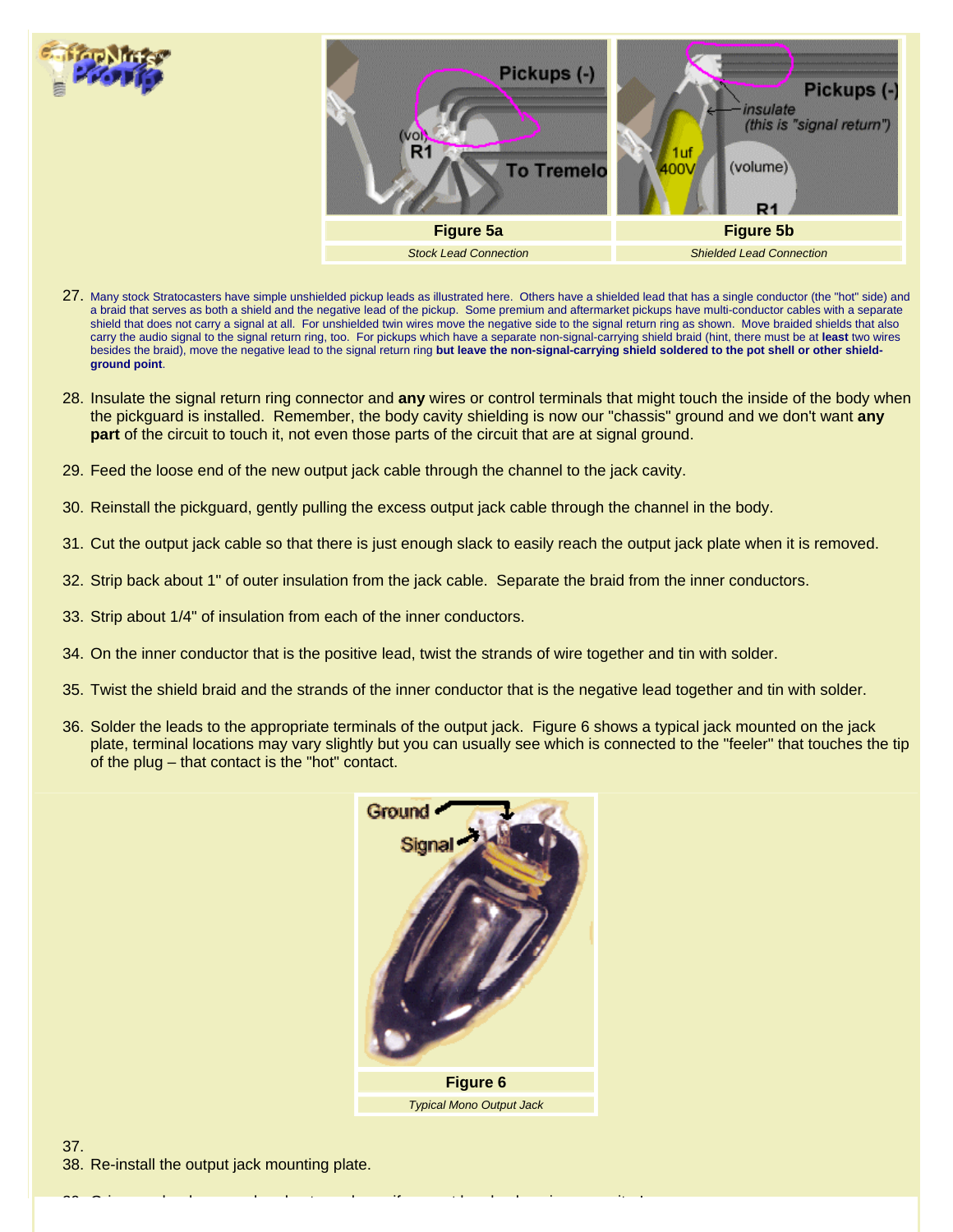39. Grin smugly when your bandmates ask you if you put humbuckers in your guitar!

# **Why a 400V Capacitor?**

I've had a few people ask why I specify a 400V capacitor when guitar circuits usually only have a few millivolts on them. The reason is simple, that capacitor is what stands between you (via the grounded strings) and your amplifier. Some vintage tube amps could fail such that they put a potentially lethal DC voltage on the "ground" side of the jack. This type of failure is extremely rare, but why take the chance? The 400V capacitor won't break down like a 35V capacitor would in the admittedly extremely unusual case where you might plug into a "killer" amp. A 250V capacitor is also acceptable as it will probably stand up to 300V or so for at least several seconds. Note that the OEMs don't seem all that worried, most guitars have the strings grounded directly without **any** isolation. On most guitars, the jack is a non-insulating type which means that the jack plate will be directly connected to the negative side of the jack even after this modification. Metal control knobs may also still be directly connected to the negative side of the jack even with the isolation capacitor in place. Finally, even with the capacitor, a high DC potential failure will give you a nasty "bite" while the capacitor charges – but the capacitor serves to limit the duration and severity of the shock.

You can omit the capacitor entirely (replacing it with a piece of wire) **if** you're confident you'll never plug into a malfunctioning vintage amp and **if** you check the house wiring religiously everywhere you play.

**Note that the .33uf capacitor recommended here is really intended for protection from DC from a malfunctioning vintage amp. It will only provide minimal protection (though more than most stock guitars provide) from an AC shock caused by improper house wiring. See the very important article on electrical shock.**

The .33uf designation is not critical. You could easily get away with a 0.47 or 0.22uf capacitor. The larger the value the better, up to a point (except that larger values will provide less protection from AC shock). If your control cavity is tighter than normal, you might want to go with a 0.1uf 400V because it will be physically smaller. I wouldn't go much lower than that though or you will start suffering noise.

You can also isolate only the bridge and strings by tying the shield ground directly to the signal ground, but isolating the bridge ground wire from the shield by an 0.1uf 450V capacitor. That capacitor will be much smaller and furthermore it can be mounted in the bottom of the body cavity. This method provides a little better protection from AC shock (still not foolproof) via the strings. **However, if you use metal knobs on the pots they will not be isolated.** Also, the metal shaft on the switch and all the pickguard mounting screws will not be isolated either. Still, this method provides good isolation for the bridge and strings, good noise performance, ease of construction, and it's still safer than most factory guitars. You can see pictures of this technique from when I prototyped the S-Tastic™ circuit for three-pickup guitars.

# **I Can't Do This!**

I would urge you not to perform the above modification if you really aren't comfortable soldering and poking around in the guts of your guitar. The modification really isn't difficult, though. If you're uncertain, you might want to simply remove the pickguard of your guitar and look at the controls and wiring while refering to these instructions – often seeing the actual circuit in front of you makes a world of difference.

### **Help, the Noise Got Worse!**

Most people manage to complete this modification without any difficulty but I do get the occasional panic e-mail. **By far the most common mistake people seem to make is accidentally reversing the leads at the jack.** When you do this, the guitar will actually get noisier when you touch the strings! Probably the second most common mistake is having a bit of shielding touch part of the audio circuit when the pickguard is reinstalled. This can be a real pain to track down because symptoms vary depending on what part of the circuit is getting shorted and of course the problem goes away as soon as you remove the pickguard to work on it!

### **My Guitar Still Hums!**

No shielding is 100% effective if you're using single-coil pickups. Most people, however, find that following these instructions results in a **significant** improvement. If you are using single-coil pickups and don't notice much improvement after this modification then it is likely that you've not followed all the steps properly or have inadvertently got a bit of shielding shorting out after reinstalling the pickguard, etc.

Don't overlook the fact that you may have subconsciously cranked up the gain on your amp! We guitarists love saturation and many of us have kind of become conditioned to turn up the gain until the hum becomes objectionable, then turn it back a

id